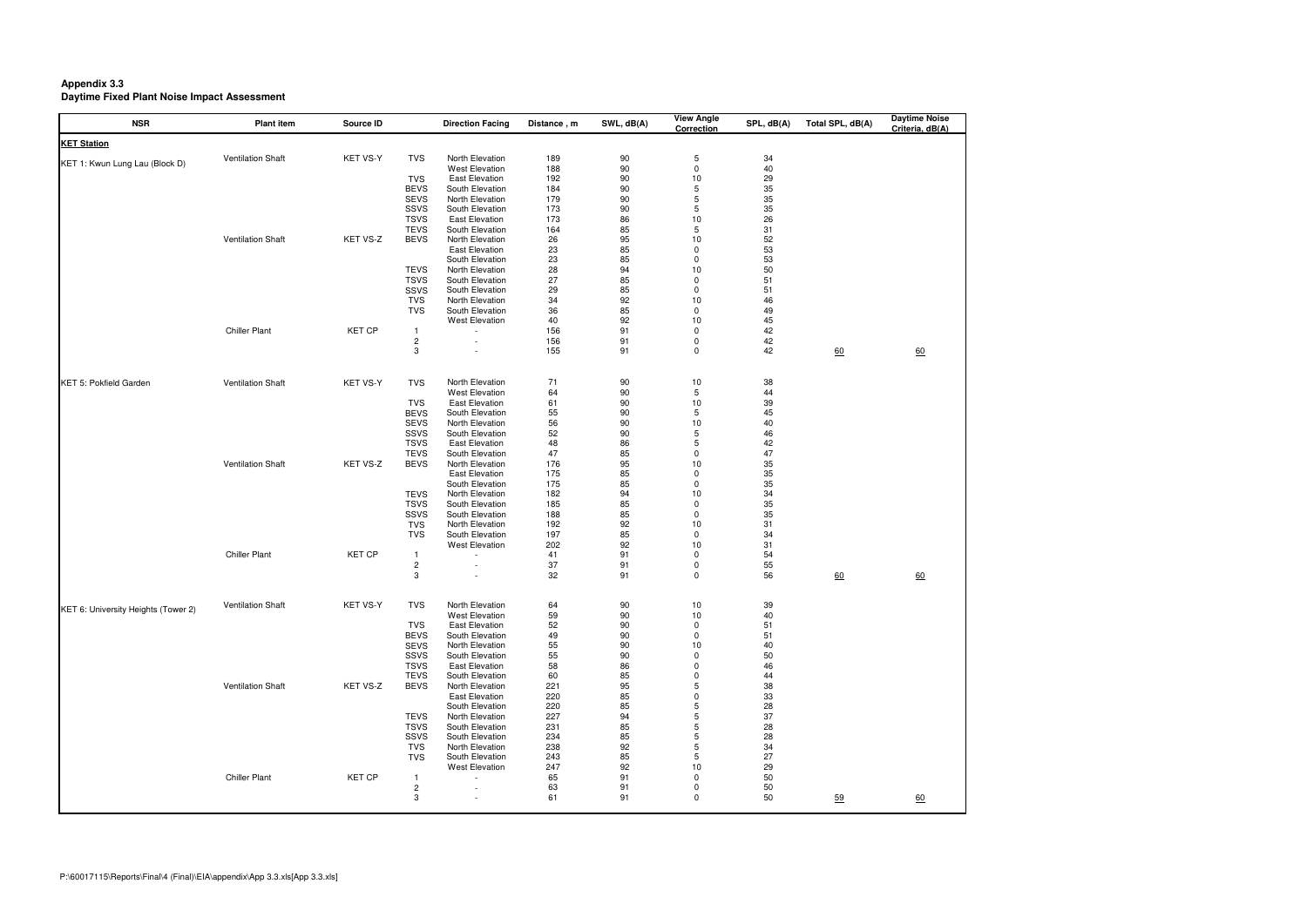## **Appendix 3.3 Daytime Fixed Plant Noise Impact Assessment**

| <b>NSR</b>                             | <b>Plant item</b>        | Source ID       |                         | <b>Direction Facing</b> | Distance, m | SWL, dB(A) | <b>View Angle</b><br><b>Correction</b> | SPL, dB(A) | Total SPL, dB(A) | <b>Daytime Noise</b><br>Criteria, dB(A) |
|----------------------------------------|--------------------------|-----------------|-------------------------|-------------------------|-------------|------------|----------------------------------------|------------|------------------|-----------------------------------------|
| KET P1: Kwun Lung Lau Planned          | <b>Ventilation Shaft</b> | <b>KET VS-Y</b> | <b>TVS</b>              | North Elevation         | 241         | 90         | 5                                      | 32         |                  |                                         |
| Receiver                               |                          |                 |                         | <b>West Elevation</b>   | 239         | 90         | 0                                      | 37         |                  |                                         |
|                                        |                          |                 | <b>TVS</b>              | <b>East Elevation</b>   | 244         | 90         | 10                                     | 27         |                  |                                         |
|                                        |                          |                 | <b>BEVS</b>             | South Elevation         | 236         | 90         | 5                                      | 33         |                  |                                         |
|                                        |                          |                 | <b>SEVS</b>             | North Elevation         | 231         | 90         | 5                                      | $33\,$     |                  |                                         |
|                                        |                          |                 | SSVS                    | South Elevation         | 225         | 90         | 5                                      | 33         |                  |                                         |
|                                        |                          |                 | <b>TSVS</b>             | <b>East Elevation</b>   | 225         | 86         | 10                                     | 24         |                  |                                         |
|                                        |                          |                 | <b>TEVS</b>             | South Elevation         | 217         | 85         | 5                                      | 28         |                  |                                         |
|                                        |                          | KET VS-Z        | <b>BEVS</b>             | North Elevation         | 52          | 95         | 10                                     | 46         |                  |                                         |
|                                        |                          |                 |                         | <b>East Elevation</b>   | 52          | 85         | 10                                     | 36         |                  |                                         |
|                                        |                          |                 |                         | South Elevation         | 48          | 85         | $\Omega$                               | 46         |                  |                                         |
|                                        |                          |                 | <b>TEVS</b>             | North Elevation         | 46          | 94         | 10                                     | 46         |                  |                                         |
|                                        |                          |                 | <b>TSVS</b>             | South Elevation         | 41          | 85         | $\Omega$                               | 48         |                  |                                         |
|                                        |                          |                 | SSVS                    | South Elevation         | 38          | 85         | 0                                      | 48         |                  |                                         |
|                                        |                          |                 | <b>TVS</b>              | North Elevation         | 37          | 92         | 10                                     | 46         |                  |                                         |
|                                        |                          |                 | <b>TVS</b>              | South Elevation         | 31          | 85         | $\Omega$                               | $50\,$     |                  |                                         |
|                                        |                          |                 |                         | <b>West Elevation</b>   |             |            | $\Omega$                               |            |                  |                                         |
|                                        |                          |                 |                         |                         | 31          | 92         |                                        | 57         |                  |                                         |
|                                        | <b>Chiller Plant</b>     | <b>KET CP</b>   | -1                      |                         | 209         | 91         | $\Omega$                               | 40         |                  |                                         |
|                                        |                          |                 | $\overline{\mathbf{c}}$ |                         | 209         | 91         | 0                                      | 40         |                  |                                         |
|                                        |                          |                 | 3                       |                         | 208         | 91         | $\mathbf 0$                            | 40         | 60               | 60                                      |
| <b>KET Station- Ex-Police Quarter</b>  |                          |                 |                         |                         |             |            |                                        |            |                  |                                         |
| KET 9: Hong Kong Institute of Vocation | <b>Ventilation Shaft</b> | <b>KET VS</b>   |                         | Northwest Elevation     | 105         | 106        | 10                                     | 51         |                  |                                         |
| Education (Tsing Yi) Kennedy Town      |                          |                 |                         | Southeast Elevation     | 101         | 105        | $\mathbf 0$                            | 60         | 60               | 60                                      |
| <b>UNI Station- Entrance C1</b>        |                          |                 |                         |                         |             |            |                                        |            |                  |                                         |
| UNI 9: The Belcher's (Tower 3)         | <b>Ventilation Shaft</b> | UNI VS-Z1       | <b>BEVS</b>             | North Elevation         | 16          | 91         | 0                                      | 62         |                  |                                         |
|                                        |                          |                 |                         | <b>East Elevation</b>   | 17          | 92         | 5                                      | 57         |                  |                                         |
|                                        |                          |                 |                         | South Elevation         | 21          | 96         | 10                                     | 55         |                  |                                         |
|                                        |                          |                 | <b>TVS</b>              | <b>West Elevation</b>   | 16          | 92         | 5                                      | 58         |                  |                                         |
|                                        | Ventilation Shaft        | UNI VS-Z2       | <b>TVS</b>              | North Elevation         | 79          | 94         | 5                                      | 46         |                  |                                         |
|                                        |                          |                 |                         | <b>East Elevation</b>   | 82          | 94         | 10                                     | 41         |                  |                                         |
|                                        |                          |                 |                         | South Elevation         | 79          | 98         | 5                                      | 50         |                  |                                         |
|                                        | Ventilation Shaft and    | UNI VS-Z3 & CP  | -1                      |                         | 114         | 94         | 0                                      | 48         |                  |                                         |
|                                        | <b>Chiller Plant</b>     |                 | $\overline{\mathbf{c}}$ |                         | 119         | 94         | 0                                      | 47         |                  |                                         |
|                                        |                          |                 | 3                       |                         | 124         | 94         | 0                                      | 47         | 65               | 65                                      |
| UNI 17: Hill View Garden (Block 1-4)   | <b>Ventilation Shaft</b> | UNI VS-Z1       | <b>BEVS</b>             | North Elevation         | 103         | 91         | 10                                     | 36         |                  |                                         |
|                                        |                          |                 |                         | <b>East Elevation</b>   | 101         | 92         | $\mathbf 0$                            | 47         |                  |                                         |
|                                        |                          |                 |                         | South Elevation         | 101         | 96         | 5                                      | 46         |                  |                                         |
|                                        |                          |                 | <b>TVS</b>              | <b>West Elevation</b>   | 108         | 92         | 10                                     | 36         |                  |                                         |
|                                        | <b>Ventilation Shaft</b> | UNI VS-Z2       | <b>TVS</b>              | North Elevation         | 44          | 94         | 0                                      | 56         |                  |                                         |
|                                        |                          |                 |                         | <b>East Elevation</b>   | 44          | 94         | 0                                      |            |                  |                                         |
|                                        |                          |                 |                         | South Elevation         | 46          | 98         | 10                                     | 56<br>50   |                  |                                         |
|                                        | Ventilation Shaft and    | UNI VS-Z3 & CP  | -1                      |                         | 30.5        | 94         | 0                                      | 59         |                  |                                         |
|                                        | <b>Chiller Plant</b>     |                 | $\overline{\mathbf{c}}$ |                         | 31.5        | 94         | ŋ                                      | 59         |                  |                                         |
|                                        |                          |                 | $\sqrt{3}$              |                         | 33.5        | 94         | 0                                      | 58         | 65               | 65                                      |
| UNI 17a: Hill View Garden (Block 5-8)  | <b>Ventilation Shaft</b> | UNI VS-Z1       | <b>BEVS</b>             | North Elevation         | 76          | 91         | 5                                      | 43         |                  |                                         |
|                                        |                          |                 |                         | <b>East Elevation</b>   | 76          | 92         | $\Omega$                               | 49         |                  |                                         |
|                                        |                          |                 |                         | South Elevation         | 76          | 96         | 5                                      | 48         |                  |                                         |
|                                        |                          |                 | <b>TVS</b>              | <b>West Elevation</b>   | 83          | 92         | 10                                     | 39         |                  |                                         |
|                                        | <b>Ventilation Shaft</b> | UNI VS-Z2       | <b>TVS</b>              | North Elevation         | 35          | 94         | $\Omega$                               | 58         |                  |                                         |
|                                        |                          |                 |                         | <b>East Elevation</b>   | 36          | 94         | 5                                      | 53         |                  |                                         |
|                                        |                          |                 |                         | South Elevation         | 39          | 98         | 10                                     | 51         |                  |                                         |
|                                        | Ventilation Shaft and    | UNI VS-Z3 & CP  |                         |                         | 46.5        | 94         | $\Omega$                               | 56         |                  |                                         |
|                                        | <b>Chiller Plant</b>     |                 | $\overline{c}$          |                         | 50.5        | 94         | $\Omega$                               | 55         |                  |                                         |
|                                        |                          |                 | 3                       |                         | 54          | 94         | $\Omega$                               | 54         | 63               | 65                                      |
|                                        |                          |                 |                         |                         |             |            |                                        |            |                  |                                         |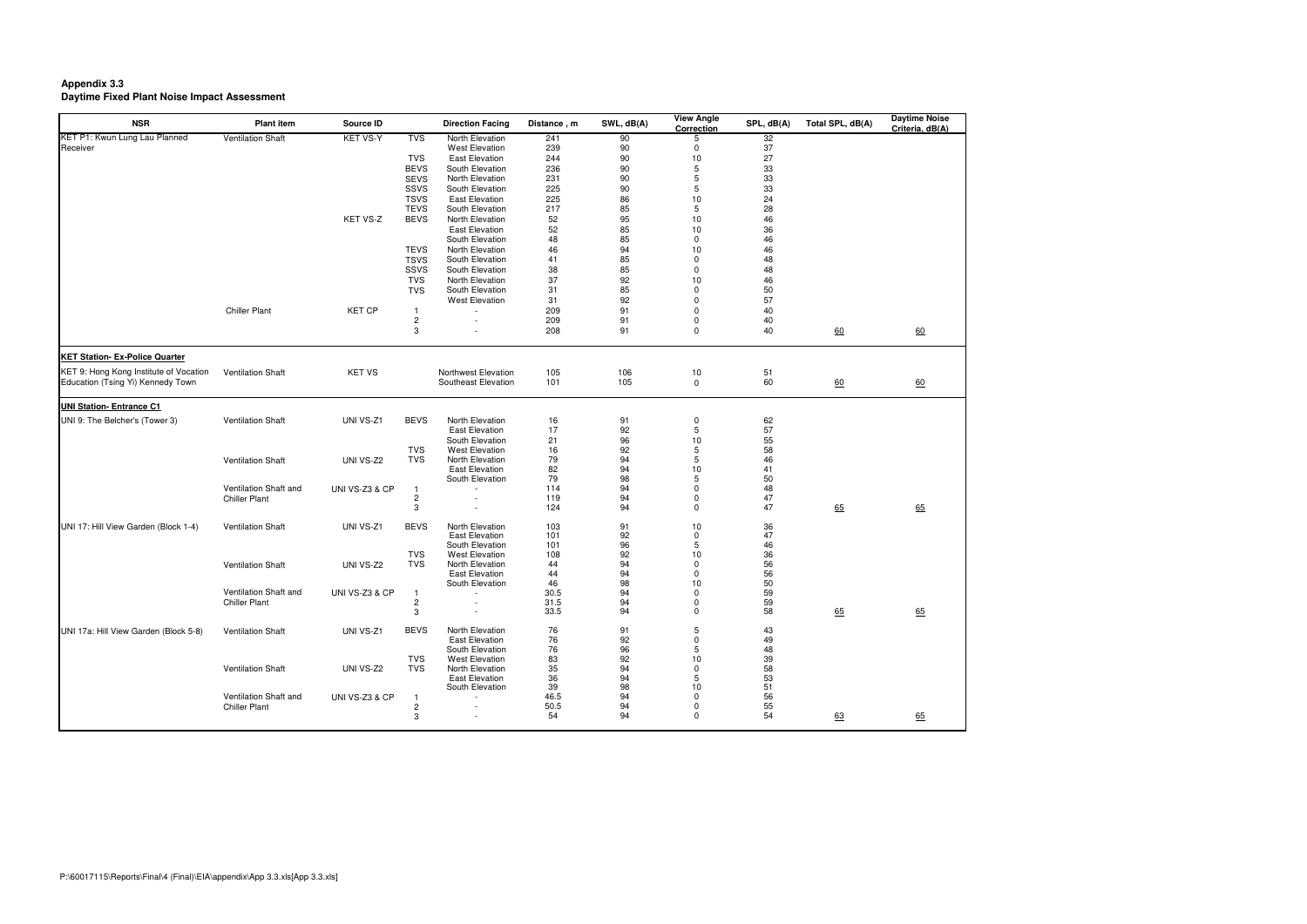## **Appendix 3.3 Daytime Fixed Plant Noise Impact Assessment**

| <b>NSR</b>                       | <b>Plant item</b>        | Source ID |                                | <b>Direction Facing</b>                  | Distance, m    | SWL, dB(A) | <b>View Angle</b><br>Correction | SPL, dB(A) | Total SPL, dB(A) | <b>Daytime Noise</b><br>Criteria, dB(A) |
|----------------------------------|--------------------------|-----------|--------------------------------|------------------------------------------|----------------|------------|---------------------------------|------------|------------------|-----------------------------------------|
| <b>UNI Station- Vent Shaft Y</b> |                          |           |                                |                                          |                |            |                                 |            |                  |                                         |
| UNI 11: Sik On Building          | Ventilation Shaft        | UNI VS-Y  | SSVS                           | North Elevation                          | 14             | 83         | 10                              | 45         |                  |                                         |
|                                  |                          |           |                                | South Elevation                          | 10.8           | 80         | $\mathbf 0$                     | 54         |                  |                                         |
|                                  |                          |           |                                | <b>West Elevation</b><br>North Elevation | 10.8           | 80         | 5                               | 49         |                  |                                         |
|                                  |                          |           | <b>TVS</b><br><b>TEVS</b>      | South Elevation                          | 13.6<br>9.6    | 82<br>83   | 10<br>0                         | 44<br>58   | 60               | 60                                      |
| UNI 13a: Fu Yin Court            | <b>Ventilation Shaft</b> | UNI VS-Y  | SSVS                           | North Elevation                          | 9.6            | 83         | $\mathbf 0$                     | 58         |                  |                                         |
|                                  |                          |           |                                | South Elevation                          | 13             | 80         | 10                              | 43         |                  |                                         |
|                                  |                          |           |                                | <b>West Elevation</b>                    | 9.6            | 80         | 5                               | 50         |                  |                                         |
|                                  |                          |           | <b>TVS</b>                     | North Elevation                          | 14.2           | 82         | 0                               | 54         |                  |                                         |
|                                  |                          |           | <b>TEVS</b>                    | South Elevation                          | 16.6           | 83         | 10                              | 44         | 60               | 60                                      |
| UNI 14: Wing Fu Lau              | <b>Ventilation Shaft</b> | UNI VS-Y  | SSVS                           | North Elevation                          | 41             | 83         | 5                               | 41         |                  |                                         |
|                                  |                          |           |                                | South Elevation                          | 41.6           | 80         | 5                               | 38         |                  |                                         |
|                                  |                          |           |                                | <b>West Elevation</b>                    | 44             | 80         | 10                              | 32         |                  |                                         |
|                                  |                          |           | <b>TVS</b>                     | North Elevation                          | 26             | 82         | 5                               | 44         |                  |                                         |
|                                  |                          |           | <b>TEVS</b>                    | South Elevation                          | 28.8           | 83         | 5                               | 44         | $\frac{48}{1}$   | 60                                      |
| SYP Station-Entrance A1 & A2     |                          |           |                                |                                          |                |            |                                 |            |                  |                                         |
| SYP 3: No. 15 Tsz Mi Alley       | <b>Ventilation Shaft</b> | SYP VS-Y  | <b>TVS</b>                     | South Elevation                          | 18             | 87         | 10                              | 47         |                  |                                         |
|                                  |                          |           |                                | <b>West Elevation</b>                    | 16             | 87         | $\mathbf 0$                     | 58         | 58               | 60                                      |
|                                  |                          |           |                                |                                          |                |            |                                 |            |                  |                                         |
| SYP 4: Ngan Yu Building          | <b>Ventilation Shaft</b> | SYP VS-Y  | <b>TVS</b>                     | South Elevation                          | 38             | 87         | 0                               | 50         |                  |                                         |
|                                  | VS-Y                     |           |                                | <b>West Elevation</b>                    | 38             | 87         | $\mathbf 0$                     | 50         | 53               | 60                                      |
|                                  |                          |           |                                |                                          |                |            |                                 |            |                  |                                         |
| SYP 5: Rich Court                | Ventilation Shaft        | SYP VS-Y  | <b>TVS</b>                     | South Elevation                          | 36             | 87         | 0                               | 51         |                  |                                         |
|                                  |                          |           |                                | <b>West Elevation</b>                    | 36             | 87         | $\mathbf 0$                     | 51         | 54               | 60                                      |
|                                  |                          |           |                                |                                          |                |            |                                 |            |                  |                                         |
| SYP 16: Wai Lee Building         | <b>Ventilation Shaft</b> | SYP VS-Y  | <b>TVS</b>                     | South Elevation                          | $\overline{7}$ | 87         | 5                               | 60         |                  |                                         |
|                                  |                          |           |                                | <b>West Elevation</b>                    | 13.5           | 87         | 10                              | 49         | 60               | $\underline{60}$                        |
| <b>SYP Station- Entrance C</b>   |                          |           |                                |                                          |                |            |                                 |            |                  |                                         |
| SYP 6: Bon-Point                 | Ventilation Shaft VS-Z   | SYP VS-Z  | SSVS                           | North Elevation                          | 8.5            | 75         | 5                               | 46         |                  |                                         |
|                                  |                          |           |                                | South Elevation                          | $7.5\,$        | $75\,$     | $\mathbf 0$                     | 52         |                  |                                         |
|                                  |                          |           |                                | <b>West Elevation</b>                    | $7.5\,$        | 76         | $\mathbf 0$                     | 53         |                  |                                         |
|                                  |                          |           | <b>SEVS</b>                    | North Elevation                          | 18.5           | 80         | 10                              | 40         |                  |                                         |
|                                  |                          |           | <b>BEVS</b>                    | North Elevation                          | 30.5           | 81         | 10                              | 36         |                  |                                         |
|                                  |                          |           |                                | <b>East Elevation</b>                    | 36             | 84         | 10                              | 38         |                  |                                         |
|                                  |                          |           | <b>TVS</b>                     | <b>East Elevation</b>                    | 36             | 84         | 10                              | 38         |                  |                                         |
|                                  |                          |           |                                | South Elevation                          | 34             | 83         | 10                              | 37         |                  |                                         |
|                                  |                          |           | <b>TEVS</b>                    | South Elevation                          | 8.5            | 82         | 10                              | 48         |                  |                                         |
|                                  |                          |           |                                | <b>West Elevation</b>                    | $7.5$          | 78         | $\mathbf 0$                     | 55         |                  |                                         |
|                                  | <b>Chiller Plant</b>     | SYP CP    |                                |                                          | 16             | 80         | $\Omega$                        | 51         |                  |                                         |
|                                  |                          |           | $\mathbf{1}$<br>$\overline{c}$ | $\overline{\phantom{a}}$                 | 22.5           | 80         | $\mathbf 0$                     | 48         |                  |                                         |
|                                  |                          |           | $\sqrt{3}$                     |                                          | 30             | 80         |                                 | 45         |                  | 60                                      |
|                                  |                          |           |                                |                                          |                |            |                                 |            | $\underline{60}$ |                                         |
| SYP 7: Bonham Road Government    | Ventilation Shaft VS-Z   | SYP VS-Z  | SSVS                           | North Elevation                          | 43.5           | 75         | 10                              | 27         |                  |                                         |
| <b>Primary School</b>            |                          |           |                                | South Elevation                          | 45             | 75         | $\mathbf 0$                     | 37         |                  |                                         |
|                                  |                          |           |                                | <b>West Elevation</b>                    | 48.3           | 76         | 10                              | 27         |                  |                                         |
|                                  |                          |           | <b>SEVS</b>                    | North Elevation                          | 32             | 80         | 10                              | 35         |                  |                                         |
|                                  |                          |           | <b>BEVS</b>                    | North Elevation                          | 22             | 81         | 10                              | 39         |                  |                                         |
|                                  |                          |           |                                | <b>East Elevation</b>                    | 21             | 84         | $\Omega$                        | 53         |                  |                                         |
|                                  |                          |           | <b>TVS</b>                     | <b>East Elevation</b>                    | 17             | 84         | $\mathbf 0$                     | 54         |                  |                                         |
|                                  |                          |           |                                | South Elevation                          | 17             | 83         | 0                               | 53         |                  |                                         |
|                                  |                          |           | <b>TEVS</b>                    | South Elevation                          | 46.5           | 82         | $\mathbf 0$                     | 44         |                  |                                         |
|                                  |                          |           |                                | <b>West Elevation</b>                    | 50.3           | 78         | 10                              | 29         |                  |                                         |
|                                  | <b>Chiller Plant</b>     | SYP CP    | -1                             |                                          | 49.5           | 80         | $\mathbf 0$                     | 41         |                  |                                         |
|                                  |                          |           | $\overline{c}$                 |                                          | 42             | 80         | 0                               | 43         |                  |                                         |
|                                  |                          |           | 3                              |                                          | 35             | 80         | $\mathbf 0$                     | 44         | 59               | 60                                      |
|                                  |                          |           |                                |                                          |                |            |                                 |            |                  |                                         |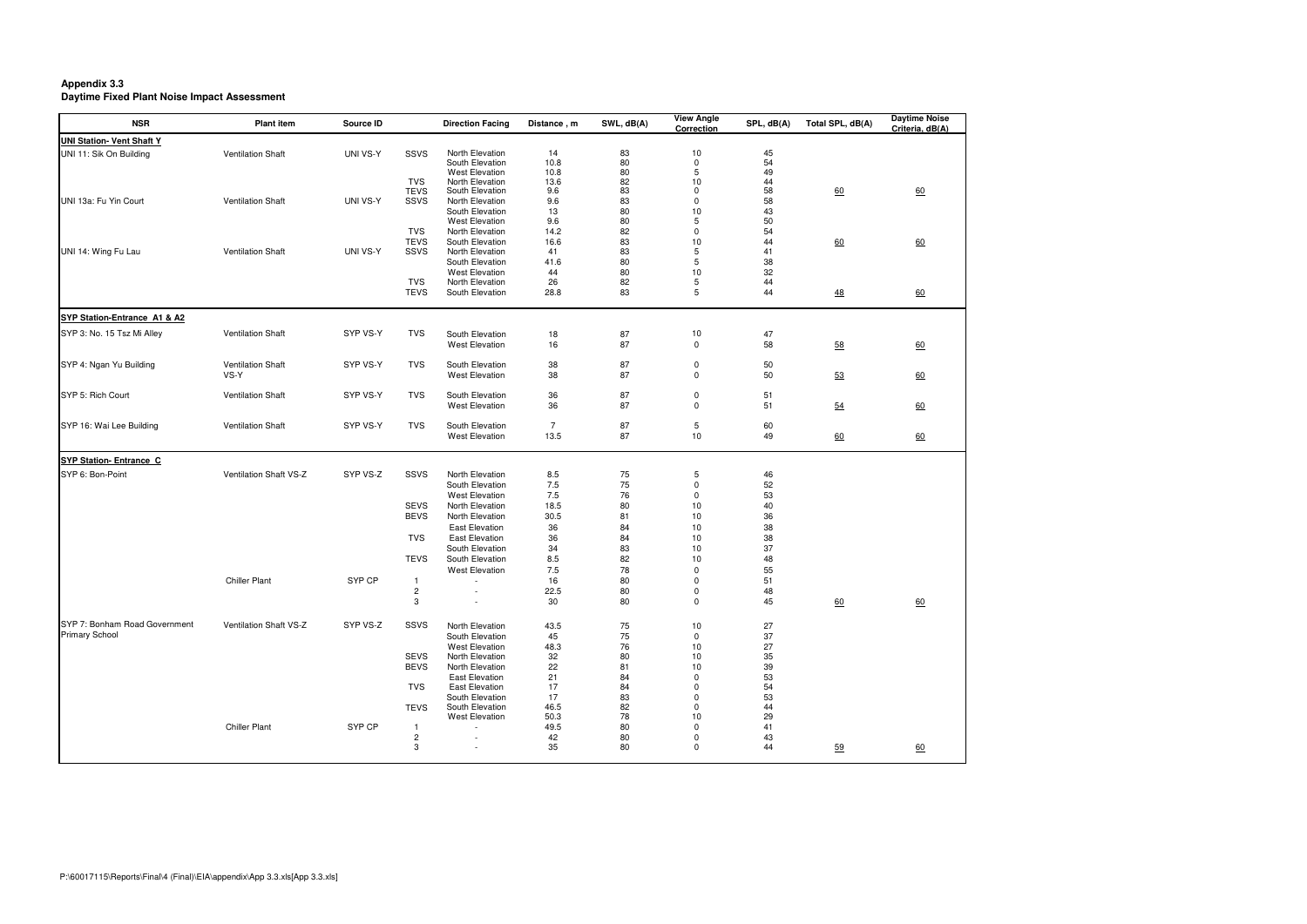**Appendix 3.3 Nighttime Fixed Plant Noise Impact Assessment** 

| <b>NSR</b>                          | <b>Plant item</b>        | Source ID       |                            | <b>Direction Facing</b>                        | Distance, m | SWL, dB(A) | <b>View Angle</b><br><b>Correction</b> | SPL, dB(A) | Total SPL, dB(A) | <b>Night Time Noise</b><br>Criteria, dB(A) |
|-------------------------------------|--------------------------|-----------------|----------------------------|------------------------------------------------|-------------|------------|----------------------------------------|------------|------------------|--------------------------------------------|
| <b>KET Station</b>                  |                          |                 |                            |                                                |             |            |                                        |            |                  |                                            |
| KET 1: Kwun Lung Lau (Block D)      | <b>Ventilation Shaft</b> | <b>KET VS-Y</b> | <b>TVS</b>                 | North Elevation                                | 189         | 80         | 5                                      | 24         |                  |                                            |
|                                     |                          |                 | <b>TVS</b>                 | <b>West Elevation</b><br><b>East Elevation</b> | 188<br>192  | 80<br>80   | $\pmb{0}$<br>$10$                      | 30<br>19   |                  |                                            |
|                                     |                          |                 | <b>BEVS</b>                | South Elevation                                | 184         | 80         | 5                                      | 25         |                  |                                            |
|                                     |                          |                 | <b>SEVS</b>                | North Elevation                                | 179         | 80         | 5                                      | 25         |                  |                                            |
|                                     |                          |                 | SSVS                       | South Elevation                                | 173         | 80         | 5                                      | 25         |                  |                                            |
|                                     |                          |                 | <b>TSVS</b>                | <b>East Elevation</b>                          | 173         | 76         | 10                                     | 16         |                  |                                            |
|                                     | <b>Ventilation Shaft</b> | KET VS-Z        | <b>TEVS</b><br><b>BEVS</b> | South Elevation<br>North Elevation             | 164<br>26   | 75<br>85   | 5<br>10                                | 21<br>42   |                  |                                            |
|                                     |                          |                 |                            | <b>East Elevation</b>                          | 23          | 75         | $\mathbf 0$                            | 43         |                  |                                            |
|                                     |                          |                 |                            | South Elevation                                | 23          | 75         | $\mathbf 0$                            | 43         |                  |                                            |
|                                     |                          |                 | <b>TEVS</b>                | North Elevation                                | 28          | 84         | 10                                     | 40         |                  |                                            |
|                                     |                          |                 | <b>TSVS</b>                | South Elevation                                | 27          | 75         | 0<br>0                                 | 41<br>41   |                  |                                            |
|                                     |                          |                 | SSVS<br><b>TVS</b>         | South Elevation<br>North Elevation             | 29<br>34    | 75<br>82   | 10                                     | 36         |                  |                                            |
|                                     |                          |                 | <b>TVS</b>                 | South Elevation                                | 36          | 75         | $\mathbf 0$                            | 39         |                  |                                            |
|                                     |                          |                 |                            | <b>West Elevation</b>                          | 40          | 82         | 10                                     | 35         |                  |                                            |
|                                     | <b>Chiller Plant</b>     | <b>KET CP</b>   |                            |                                                | 156         | 81         | $\mathbf 0$                            | 32         |                  |                                            |
|                                     |                          |                 | $\sqrt{2}$                 |                                                | 156         | 81         | 0                                      | 32         |                  |                                            |
|                                     |                          |                 | 3                          |                                                | 155         | 81         | $\mathbf 0$                            | 32         | 50               | 50                                         |
| <b>KET 5: Pokfield Garden</b>       | <b>Ventilation Shaft</b> | <b>KET VS-Y</b> | <b>TVS</b>                 | North Elevation                                | 71          | 80         | 10                                     | 28         |                  |                                            |
|                                     |                          |                 |                            | <b>West Elevation</b>                          | 64          | 80         | 5                                      | 34         |                  |                                            |
|                                     |                          |                 | <b>TVS</b>                 | <b>East Elevation</b>                          | 61          | 80         | $10$                                   | 29         |                  |                                            |
|                                     |                          |                 | <b>BEVS</b><br><b>SEVS</b> | South Elevation<br>North Elevation             | 55<br>56    | 80<br>80   | 5<br>10                                | 35<br>30   |                  |                                            |
|                                     |                          |                 | SSVS                       | South Elevation                                | 52          | 80         | 5                                      | 36         |                  |                                            |
|                                     |                          |                 | <b>TSVS</b>                | <b>East Elevation</b>                          | 48          | 76         | 5                                      | 32         |                  |                                            |
|                                     |                          |                 | <b>TEVS</b>                | South Elevation                                | 47          | 75         | $\mathbf 0$                            | 37         |                  |                                            |
|                                     | <b>Ventilation Shaft</b> | KET VS-Z        | <b>BEVS</b>                | North Elevation                                | 176         | 85         | 10                                     | 25         |                  |                                            |
|                                     |                          |                 |                            | <b>East Elevation</b><br>South Elevation       | 175<br>175  | 75         | 0<br>0                                 | 25         |                  |                                            |
|                                     |                          |                 | <b>TEVS</b>                | North Elevation                                | 182         | 75<br>84   | 10                                     | 25<br>24   |                  |                                            |
|                                     |                          |                 | <b>TSVS</b>                | South Elevation                                | 185         | 75         | $\mathbf 0$                            | 25         |                  |                                            |
|                                     |                          |                 | SSVS                       | South Elevation                                | 188         | 75         | $\mathbf 0$                            | 25         |                  |                                            |
|                                     |                          |                 | <b>TVS</b>                 | North Elevation                                | 192         | 82         | 10                                     | 21         |                  |                                            |
|                                     |                          |                 | <b>TVS</b>                 | South Elevation                                | 197         | 75         | $\mathbf 0$                            | 24         |                  |                                            |
|                                     | <b>Chiller Plant</b>     | <b>KET CP</b>   | -1                         | <b>West Elevation</b>                          | 202<br>41   | 82<br>81   | 10<br>$\Omega$                         | 21<br>44   |                  |                                            |
|                                     |                          |                 | $\overline{c}$             |                                                | 37          | 81         | $\pmb{0}$                              | 45         |                  |                                            |
|                                     |                          |                 | 3                          |                                                | 32          | 81         | $\Omega$                               | 46         | $50\,$           | 50                                         |
|                                     | <b>Ventilation Shaft</b> | KET VS-Y        | <b>TVS</b>                 | North Elevation                                | 64          | 80         | 10                                     | 29         |                  |                                            |
| KET 6: University Heights (Tower 2) |                          |                 |                            | <b>West Elevation</b>                          | 59          | 80         | 10                                     | 30         |                  |                                            |
|                                     |                          |                 | <b>TVS</b>                 | <b>East Elevation</b>                          | 52          | 80         | 0                                      | 41         |                  |                                            |
|                                     |                          |                 | <b>BEVS</b>                | South Elevation                                | 49          | 80         | $\mathbf 0$                            | 41         |                  |                                            |
|                                     |                          |                 | <b>SEVS</b><br>SSVS        | North Elevation<br>South Elevation             | 55<br>55    | 80<br>80   | 10<br>0                                | 30<br>40   |                  |                                            |
|                                     |                          |                 | <b>TSVS</b>                | East Elevation                                 | 58          | 76         | $\Omega$                               | 36         |                  |                                            |
|                                     |                          |                 | <b>TEVS</b>                | South Elevation                                | 60          | 75         | $\Omega$                               | 34         |                  |                                            |
|                                     | <b>Ventilation Shaft</b> | KET VS-Z        | <b>BEVS</b>                | North Elevation                                | 221         | 85         | 5                                      | 28         |                  |                                            |
|                                     |                          |                 |                            | East Elevation                                 | 220         | 75         | $\Omega$                               | 23         |                  |                                            |
|                                     |                          |                 |                            | South Elevation                                | 220         | $75\,$     | 5                                      | 18         |                  |                                            |
|                                     |                          |                 | <b>TEVS</b><br><b>TSVS</b> | North Elevation<br>South Elevation             | 227<br>231  | 84<br>75   | 5<br>5                                 | 27<br>18   |                  |                                            |
|                                     |                          |                 | SSVS                       | South Elevation                                | 234         | 75         | 5                                      | 18         |                  |                                            |
|                                     |                          |                 | <b>TVS</b>                 | North Elevation                                | 238         | 82         | 5                                      | 24         |                  |                                            |
|                                     |                          |                 | <b>TVS</b>                 | South Elevation                                | 243         | 75         | 5                                      | 17         |                  |                                            |
|                                     |                          |                 |                            | <b>West Elevation</b>                          | 247         | 82         | 10                                     | 19         |                  |                                            |
|                                     | <b>Chiller Plant</b>     | <b>KET CP</b>   | -1<br>$\sqrt{2}$           |                                                | 65<br>63    | 81<br>81   | $\Omega$<br>0                          | 40<br>40   |                  |                                            |
|                                     |                          |                 | 3                          |                                                | 61          | 81         | 0                                      | 40         | $\frac{49}{2}$   | $\underline{50}$                           |
|                                     |                          |                 |                            |                                                |             |            |                                        |            |                  |                                            |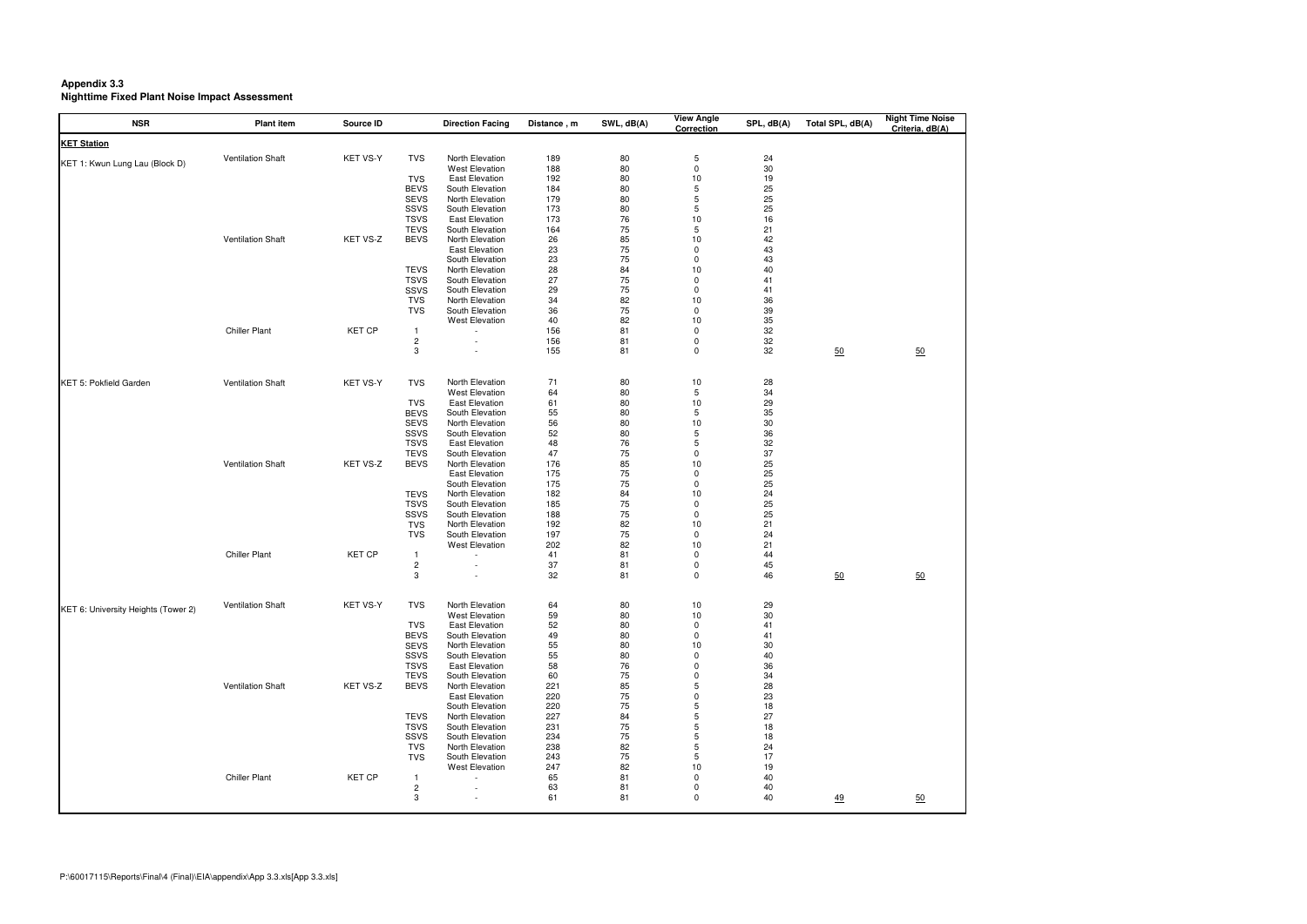**Appendix 3.3 Nighttime Fixed Plant Noise Impact Assessment** 

| <b>KET VS-Y</b><br><b>Ventilation Shaft</b><br><b>TVS</b><br>$\overline{22}$<br>North Elevation<br>241<br>80<br>5<br>239<br>27<br>Receiver<br><b>West Elevation</b><br>80<br>$\mathbf 0$<br>17<br><b>TVS</b><br><b>East Elevation</b><br>244<br>80<br>10<br><b>BEVS</b><br>South Elevation<br>236<br>80<br>5<br>23<br>23<br>5<br><b>SEVS</b><br><b>North Elevation</b><br>231<br>80<br>23<br>SSVS<br>South Elevation<br>225<br>80<br>5<br><b>TSVS</b><br>225<br>76<br><b>East Elevation</b><br>10<br>14<br>75<br><b>TEVS</b><br>217<br>5<br>18<br>South Elevation<br>KET VS-Z<br><b>BEVS</b><br>North Elevation<br>52<br>85<br>10<br>36<br>52<br>75<br>26<br><b>East Elevation</b><br>10<br>75<br>36<br>South Elevation<br>48<br>$\mathbf 0$<br><b>TEVS</b><br>North Elevation<br>46<br>84<br>10<br>36<br><b>TSVS</b><br>75<br>38<br>South Elevation<br>41<br>$\mathbf 0$<br>75<br>38<br>SSVS<br>South Elevation<br>38<br>$\mathbf 0$<br><b>TVS</b><br>37<br>82<br>36<br><b>North Elevation</b><br>10<br><b>TVS</b><br>South Elevation<br>75<br>40<br>31<br>$\mathbf 0$<br>47<br><b>West Elevation</b><br>82<br>31<br>$\Omega$<br><b>Chiller Plant</b><br><b>KET CP</b><br>209<br>30<br>81<br>$\Omega$<br>$\overline{1}$<br>$\overline{c}$<br>209<br>30<br>81<br>$\mathbf 0$<br>$\mathbf{3}$<br>208<br>30<br>81<br>0<br>50<br>50<br><b>UNI Station- Entrance C1</b><br>UNI 9: The Belcher's (Tower 3)<br><b>Ventilation Shaft</b><br>UNI VS-Z1<br><b>BEVS</b><br><b>North Elevation</b><br>81<br>0<br>52<br>16<br>47<br>82<br>$\mathbf 5$<br><b>East Elevation</b><br>17<br>45<br>South Elevation<br>21<br>86<br>10<br><b>West Elevation</b><br>82<br>5<br>48<br>TVS<br>16<br><b>TVS</b><br>79<br>84<br>5<br>36<br><b>Ventilation Shaft</b><br>UNI VS-Z2<br>North Elevation<br><b>East Elevation</b><br>82<br>10<br>31<br>84<br>South Elevation<br>79<br>88<br>40<br>5<br>Ventilation Shaft and<br>38<br>UNI VS-Z3 & CP<br>114<br>84<br>$\mathbf 0$<br>-1<br>37<br>$\overline{c}$<br>119<br>84<br>$\Omega$<br><b>Chiller Plant</b><br>124<br>37<br>55<br>55<br>84<br>0<br>3<br>UNI 17: Hill View Garden (Block 1-4)<br><b>Ventilation Shaft</b><br>UNI VS-Z1<br><b>BEVS</b><br><b>North Elevation</b><br>103<br>81<br>10<br>26<br>82<br>37<br><b>East Elevation</b><br>101<br>0<br>36<br>South Elevation<br>101<br>86<br>5<br><b>West Elevation</b><br>82<br>26<br>TVS<br>108<br>10<br>North Elevation<br>46<br><b>Ventilation Shaft</b><br>UNI VS-Z2<br><b>TVS</b><br>44<br>84<br>$\mathbf 0$<br><b>East Elevation</b><br>44<br>46<br>84<br>$\Omega$<br>46<br>South Elevation<br>88<br>10<br>40<br>Ventilation Shaft and<br>30.5<br>84<br>49<br>UNI VS-Z3 & CP<br>$\Omega$<br>$\overline{1}$<br>$\overline{c}$<br>31.5<br><b>Chiller Plant</b><br>84<br>$\mathbf 0$<br>49<br>33.5<br>48<br>55<br>55<br>3<br>84<br>$\Omega$<br>$\overline{\phantom{a}}$ | <b>NSR</b>                    | <b>Plant item</b> | Source ID | <b>Direction Facing</b> | Distance, m | SWL, dB(A) | <b>View Angle</b><br>Correction | SPL, dB(A) | Total SPL, dB(A) | <b>Night Time Noise</b><br>Criteria, dB(A) |
|---------------------------------------------------------------------------------------------------------------------------------------------------------------------------------------------------------------------------------------------------------------------------------------------------------------------------------------------------------------------------------------------------------------------------------------------------------------------------------------------------------------------------------------------------------------------------------------------------------------------------------------------------------------------------------------------------------------------------------------------------------------------------------------------------------------------------------------------------------------------------------------------------------------------------------------------------------------------------------------------------------------------------------------------------------------------------------------------------------------------------------------------------------------------------------------------------------------------------------------------------------------------------------------------------------------------------------------------------------------------------------------------------------------------------------------------------------------------------------------------------------------------------------------------------------------------------------------------------------------------------------------------------------------------------------------------------------------------------------------------------------------------------------------------------------------------------------------------------------------------------------------------------------------------------------------------------------------------------------------------------------------------------------------------------------------------------------------------------------------------------------------------------------------------------------------------------------------------------------------------------------------------------------------------------------------------------------------------------------------------------------------------------------------------------------------------------------------------------------------------------------------------------------------------------------------------------------------------------------------------------------------------------------------------------------------------------------------------------------------------------------------------------------------------------------------------------------------------------------|-------------------------------|-------------------|-----------|-------------------------|-------------|------------|---------------------------------|------------|------------------|--------------------------------------------|
|                                                                                                                                                                                                                                                                                                                                                                                                                                                                                                                                                                                                                                                                                                                                                                                                                                                                                                                                                                                                                                                                                                                                                                                                                                                                                                                                                                                                                                                                                                                                                                                                                                                                                                                                                                                                                                                                                                                                                                                                                                                                                                                                                                                                                                                                                                                                                                                                                                                                                                                                                                                                                                                                                                                                                                                                                                                         | KET P1: Kwun Lung Lau Planned |                   |           |                         |             |            |                                 |            |                  |                                            |
|                                                                                                                                                                                                                                                                                                                                                                                                                                                                                                                                                                                                                                                                                                                                                                                                                                                                                                                                                                                                                                                                                                                                                                                                                                                                                                                                                                                                                                                                                                                                                                                                                                                                                                                                                                                                                                                                                                                                                                                                                                                                                                                                                                                                                                                                                                                                                                                                                                                                                                                                                                                                                                                                                                                                                                                                                                                         |                               |                   |           |                         |             |            |                                 |            |                  |                                            |
|                                                                                                                                                                                                                                                                                                                                                                                                                                                                                                                                                                                                                                                                                                                                                                                                                                                                                                                                                                                                                                                                                                                                                                                                                                                                                                                                                                                                                                                                                                                                                                                                                                                                                                                                                                                                                                                                                                                                                                                                                                                                                                                                                                                                                                                                                                                                                                                                                                                                                                                                                                                                                                                                                                                                                                                                                                                         |                               |                   |           |                         |             |            |                                 |            |                  |                                            |
|                                                                                                                                                                                                                                                                                                                                                                                                                                                                                                                                                                                                                                                                                                                                                                                                                                                                                                                                                                                                                                                                                                                                                                                                                                                                                                                                                                                                                                                                                                                                                                                                                                                                                                                                                                                                                                                                                                                                                                                                                                                                                                                                                                                                                                                                                                                                                                                                                                                                                                                                                                                                                                                                                                                                                                                                                                                         |                               |                   |           |                         |             |            |                                 |            |                  |                                            |
|                                                                                                                                                                                                                                                                                                                                                                                                                                                                                                                                                                                                                                                                                                                                                                                                                                                                                                                                                                                                                                                                                                                                                                                                                                                                                                                                                                                                                                                                                                                                                                                                                                                                                                                                                                                                                                                                                                                                                                                                                                                                                                                                                                                                                                                                                                                                                                                                                                                                                                                                                                                                                                                                                                                                                                                                                                                         |                               |                   |           |                         |             |            |                                 |            |                  |                                            |
|                                                                                                                                                                                                                                                                                                                                                                                                                                                                                                                                                                                                                                                                                                                                                                                                                                                                                                                                                                                                                                                                                                                                                                                                                                                                                                                                                                                                                                                                                                                                                                                                                                                                                                                                                                                                                                                                                                                                                                                                                                                                                                                                                                                                                                                                                                                                                                                                                                                                                                                                                                                                                                                                                                                                                                                                                                                         |                               |                   |           |                         |             |            |                                 |            |                  |                                            |
|                                                                                                                                                                                                                                                                                                                                                                                                                                                                                                                                                                                                                                                                                                                                                                                                                                                                                                                                                                                                                                                                                                                                                                                                                                                                                                                                                                                                                                                                                                                                                                                                                                                                                                                                                                                                                                                                                                                                                                                                                                                                                                                                                                                                                                                                                                                                                                                                                                                                                                                                                                                                                                                                                                                                                                                                                                                         |                               |                   |           |                         |             |            |                                 |            |                  |                                            |
|                                                                                                                                                                                                                                                                                                                                                                                                                                                                                                                                                                                                                                                                                                                                                                                                                                                                                                                                                                                                                                                                                                                                                                                                                                                                                                                                                                                                                                                                                                                                                                                                                                                                                                                                                                                                                                                                                                                                                                                                                                                                                                                                                                                                                                                                                                                                                                                                                                                                                                                                                                                                                                                                                                                                                                                                                                                         |                               |                   |           |                         |             |            |                                 |            |                  |                                            |
|                                                                                                                                                                                                                                                                                                                                                                                                                                                                                                                                                                                                                                                                                                                                                                                                                                                                                                                                                                                                                                                                                                                                                                                                                                                                                                                                                                                                                                                                                                                                                                                                                                                                                                                                                                                                                                                                                                                                                                                                                                                                                                                                                                                                                                                                                                                                                                                                                                                                                                                                                                                                                                                                                                                                                                                                                                                         |                               |                   |           |                         |             |            |                                 |            |                  |                                            |
|                                                                                                                                                                                                                                                                                                                                                                                                                                                                                                                                                                                                                                                                                                                                                                                                                                                                                                                                                                                                                                                                                                                                                                                                                                                                                                                                                                                                                                                                                                                                                                                                                                                                                                                                                                                                                                                                                                                                                                                                                                                                                                                                                                                                                                                                                                                                                                                                                                                                                                                                                                                                                                                                                                                                                                                                                                                         |                               |                   |           |                         |             |            |                                 |            |                  |                                            |
|                                                                                                                                                                                                                                                                                                                                                                                                                                                                                                                                                                                                                                                                                                                                                                                                                                                                                                                                                                                                                                                                                                                                                                                                                                                                                                                                                                                                                                                                                                                                                                                                                                                                                                                                                                                                                                                                                                                                                                                                                                                                                                                                                                                                                                                                                                                                                                                                                                                                                                                                                                                                                                                                                                                                                                                                                                                         |                               |                   |           |                         |             |            |                                 |            |                  |                                            |
|                                                                                                                                                                                                                                                                                                                                                                                                                                                                                                                                                                                                                                                                                                                                                                                                                                                                                                                                                                                                                                                                                                                                                                                                                                                                                                                                                                                                                                                                                                                                                                                                                                                                                                                                                                                                                                                                                                                                                                                                                                                                                                                                                                                                                                                                                                                                                                                                                                                                                                                                                                                                                                                                                                                                                                                                                                                         |                               |                   |           |                         |             |            |                                 |            |                  |                                            |
|                                                                                                                                                                                                                                                                                                                                                                                                                                                                                                                                                                                                                                                                                                                                                                                                                                                                                                                                                                                                                                                                                                                                                                                                                                                                                                                                                                                                                                                                                                                                                                                                                                                                                                                                                                                                                                                                                                                                                                                                                                                                                                                                                                                                                                                                                                                                                                                                                                                                                                                                                                                                                                                                                                                                                                                                                                                         |                               |                   |           |                         |             |            |                                 |            |                  |                                            |
|                                                                                                                                                                                                                                                                                                                                                                                                                                                                                                                                                                                                                                                                                                                                                                                                                                                                                                                                                                                                                                                                                                                                                                                                                                                                                                                                                                                                                                                                                                                                                                                                                                                                                                                                                                                                                                                                                                                                                                                                                                                                                                                                                                                                                                                                                                                                                                                                                                                                                                                                                                                                                                                                                                                                                                                                                                                         |                               |                   |           |                         |             |            |                                 |            |                  |                                            |
|                                                                                                                                                                                                                                                                                                                                                                                                                                                                                                                                                                                                                                                                                                                                                                                                                                                                                                                                                                                                                                                                                                                                                                                                                                                                                                                                                                                                                                                                                                                                                                                                                                                                                                                                                                                                                                                                                                                                                                                                                                                                                                                                                                                                                                                                                                                                                                                                                                                                                                                                                                                                                                                                                                                                                                                                                                                         |                               |                   |           |                         |             |            |                                 |            |                  |                                            |
|                                                                                                                                                                                                                                                                                                                                                                                                                                                                                                                                                                                                                                                                                                                                                                                                                                                                                                                                                                                                                                                                                                                                                                                                                                                                                                                                                                                                                                                                                                                                                                                                                                                                                                                                                                                                                                                                                                                                                                                                                                                                                                                                                                                                                                                                                                                                                                                                                                                                                                                                                                                                                                                                                                                                                                                                                                                         |                               |                   |           |                         |             |            |                                 |            |                  |                                            |
|                                                                                                                                                                                                                                                                                                                                                                                                                                                                                                                                                                                                                                                                                                                                                                                                                                                                                                                                                                                                                                                                                                                                                                                                                                                                                                                                                                                                                                                                                                                                                                                                                                                                                                                                                                                                                                                                                                                                                                                                                                                                                                                                                                                                                                                                                                                                                                                                                                                                                                                                                                                                                                                                                                                                                                                                                                                         |                               |                   |           |                         |             |            |                                 |            |                  |                                            |
|                                                                                                                                                                                                                                                                                                                                                                                                                                                                                                                                                                                                                                                                                                                                                                                                                                                                                                                                                                                                                                                                                                                                                                                                                                                                                                                                                                                                                                                                                                                                                                                                                                                                                                                                                                                                                                                                                                                                                                                                                                                                                                                                                                                                                                                                                                                                                                                                                                                                                                                                                                                                                                                                                                                                                                                                                                                         |                               |                   |           |                         |             |            |                                 |            |                  |                                            |
|                                                                                                                                                                                                                                                                                                                                                                                                                                                                                                                                                                                                                                                                                                                                                                                                                                                                                                                                                                                                                                                                                                                                                                                                                                                                                                                                                                                                                                                                                                                                                                                                                                                                                                                                                                                                                                                                                                                                                                                                                                                                                                                                                                                                                                                                                                                                                                                                                                                                                                                                                                                                                                                                                                                                                                                                                                                         |                               |                   |           |                         |             |            |                                 |            |                  |                                            |
|                                                                                                                                                                                                                                                                                                                                                                                                                                                                                                                                                                                                                                                                                                                                                                                                                                                                                                                                                                                                                                                                                                                                                                                                                                                                                                                                                                                                                                                                                                                                                                                                                                                                                                                                                                                                                                                                                                                                                                                                                                                                                                                                                                                                                                                                                                                                                                                                                                                                                                                                                                                                                                                                                                                                                                                                                                                         |                               |                   |           |                         |             |            |                                 |            |                  |                                            |
|                                                                                                                                                                                                                                                                                                                                                                                                                                                                                                                                                                                                                                                                                                                                                                                                                                                                                                                                                                                                                                                                                                                                                                                                                                                                                                                                                                                                                                                                                                                                                                                                                                                                                                                                                                                                                                                                                                                                                                                                                                                                                                                                                                                                                                                                                                                                                                                                                                                                                                                                                                                                                                                                                                                                                                                                                                                         |                               |                   |           |                         |             |            |                                 |            |                  |                                            |
|                                                                                                                                                                                                                                                                                                                                                                                                                                                                                                                                                                                                                                                                                                                                                                                                                                                                                                                                                                                                                                                                                                                                                                                                                                                                                                                                                                                                                                                                                                                                                                                                                                                                                                                                                                                                                                                                                                                                                                                                                                                                                                                                                                                                                                                                                                                                                                                                                                                                                                                                                                                                                                                                                                                                                                                                                                                         |                               |                   |           |                         |             |            |                                 |            |                  |                                            |
|                                                                                                                                                                                                                                                                                                                                                                                                                                                                                                                                                                                                                                                                                                                                                                                                                                                                                                                                                                                                                                                                                                                                                                                                                                                                                                                                                                                                                                                                                                                                                                                                                                                                                                                                                                                                                                                                                                                                                                                                                                                                                                                                                                                                                                                                                                                                                                                                                                                                                                                                                                                                                                                                                                                                                                                                                                                         |                               |                   |           |                         |             |            |                                 |            |                  |                                            |
|                                                                                                                                                                                                                                                                                                                                                                                                                                                                                                                                                                                                                                                                                                                                                                                                                                                                                                                                                                                                                                                                                                                                                                                                                                                                                                                                                                                                                                                                                                                                                                                                                                                                                                                                                                                                                                                                                                                                                                                                                                                                                                                                                                                                                                                                                                                                                                                                                                                                                                                                                                                                                                                                                                                                                                                                                                                         |                               |                   |           |                         |             |            |                                 |            |                  |                                            |
|                                                                                                                                                                                                                                                                                                                                                                                                                                                                                                                                                                                                                                                                                                                                                                                                                                                                                                                                                                                                                                                                                                                                                                                                                                                                                                                                                                                                                                                                                                                                                                                                                                                                                                                                                                                                                                                                                                                                                                                                                                                                                                                                                                                                                                                                                                                                                                                                                                                                                                                                                                                                                                                                                                                                                                                                                                                         |                               |                   |           |                         |             |            |                                 |            |                  |                                            |
|                                                                                                                                                                                                                                                                                                                                                                                                                                                                                                                                                                                                                                                                                                                                                                                                                                                                                                                                                                                                                                                                                                                                                                                                                                                                                                                                                                                                                                                                                                                                                                                                                                                                                                                                                                                                                                                                                                                                                                                                                                                                                                                                                                                                                                                                                                                                                                                                                                                                                                                                                                                                                                                                                                                                                                                                                                                         |                               |                   |           |                         |             |            |                                 |            |                  |                                            |
|                                                                                                                                                                                                                                                                                                                                                                                                                                                                                                                                                                                                                                                                                                                                                                                                                                                                                                                                                                                                                                                                                                                                                                                                                                                                                                                                                                                                                                                                                                                                                                                                                                                                                                                                                                                                                                                                                                                                                                                                                                                                                                                                                                                                                                                                                                                                                                                                                                                                                                                                                                                                                                                                                                                                                                                                                                                         |                               |                   |           |                         |             |            |                                 |            |                  |                                            |
|                                                                                                                                                                                                                                                                                                                                                                                                                                                                                                                                                                                                                                                                                                                                                                                                                                                                                                                                                                                                                                                                                                                                                                                                                                                                                                                                                                                                                                                                                                                                                                                                                                                                                                                                                                                                                                                                                                                                                                                                                                                                                                                                                                                                                                                                                                                                                                                                                                                                                                                                                                                                                                                                                                                                                                                                                                                         |                               |                   |           |                         |             |            |                                 |            |                  |                                            |
|                                                                                                                                                                                                                                                                                                                                                                                                                                                                                                                                                                                                                                                                                                                                                                                                                                                                                                                                                                                                                                                                                                                                                                                                                                                                                                                                                                                                                                                                                                                                                                                                                                                                                                                                                                                                                                                                                                                                                                                                                                                                                                                                                                                                                                                                                                                                                                                                                                                                                                                                                                                                                                                                                                                                                                                                                                                         |                               |                   |           |                         |             |            |                                 |            |                  |                                            |
|                                                                                                                                                                                                                                                                                                                                                                                                                                                                                                                                                                                                                                                                                                                                                                                                                                                                                                                                                                                                                                                                                                                                                                                                                                                                                                                                                                                                                                                                                                                                                                                                                                                                                                                                                                                                                                                                                                                                                                                                                                                                                                                                                                                                                                                                                                                                                                                                                                                                                                                                                                                                                                                                                                                                                                                                                                                         |                               |                   |           |                         |             |            |                                 |            |                  |                                            |
|                                                                                                                                                                                                                                                                                                                                                                                                                                                                                                                                                                                                                                                                                                                                                                                                                                                                                                                                                                                                                                                                                                                                                                                                                                                                                                                                                                                                                                                                                                                                                                                                                                                                                                                                                                                                                                                                                                                                                                                                                                                                                                                                                                                                                                                                                                                                                                                                                                                                                                                                                                                                                                                                                                                                                                                                                                                         |                               |                   |           |                         |             |            |                                 |            |                  |                                            |
|                                                                                                                                                                                                                                                                                                                                                                                                                                                                                                                                                                                                                                                                                                                                                                                                                                                                                                                                                                                                                                                                                                                                                                                                                                                                                                                                                                                                                                                                                                                                                                                                                                                                                                                                                                                                                                                                                                                                                                                                                                                                                                                                                                                                                                                                                                                                                                                                                                                                                                                                                                                                                                                                                                                                                                                                                                                         |                               |                   |           |                         |             |            |                                 |            |                  |                                            |
|                                                                                                                                                                                                                                                                                                                                                                                                                                                                                                                                                                                                                                                                                                                                                                                                                                                                                                                                                                                                                                                                                                                                                                                                                                                                                                                                                                                                                                                                                                                                                                                                                                                                                                                                                                                                                                                                                                                                                                                                                                                                                                                                                                                                                                                                                                                                                                                                                                                                                                                                                                                                                                                                                                                                                                                                                                                         |                               |                   |           |                         |             |            |                                 |            |                  |                                            |
|                                                                                                                                                                                                                                                                                                                                                                                                                                                                                                                                                                                                                                                                                                                                                                                                                                                                                                                                                                                                                                                                                                                                                                                                                                                                                                                                                                                                                                                                                                                                                                                                                                                                                                                                                                                                                                                                                                                                                                                                                                                                                                                                                                                                                                                                                                                                                                                                                                                                                                                                                                                                                                                                                                                                                                                                                                                         |                               |                   |           |                         |             |            |                                 |            |                  |                                            |
|                                                                                                                                                                                                                                                                                                                                                                                                                                                                                                                                                                                                                                                                                                                                                                                                                                                                                                                                                                                                                                                                                                                                                                                                                                                                                                                                                                                                                                                                                                                                                                                                                                                                                                                                                                                                                                                                                                                                                                                                                                                                                                                                                                                                                                                                                                                                                                                                                                                                                                                                                                                                                                                                                                                                                                                                                                                         |                               |                   |           |                         |             |            |                                 |            |                  |                                            |
|                                                                                                                                                                                                                                                                                                                                                                                                                                                                                                                                                                                                                                                                                                                                                                                                                                                                                                                                                                                                                                                                                                                                                                                                                                                                                                                                                                                                                                                                                                                                                                                                                                                                                                                                                                                                                                                                                                                                                                                                                                                                                                                                                                                                                                                                                                                                                                                                                                                                                                                                                                                                                                                                                                                                                                                                                                                         |                               |                   |           |                         |             |            |                                 |            |                  |                                            |
|                                                                                                                                                                                                                                                                                                                                                                                                                                                                                                                                                                                                                                                                                                                                                                                                                                                                                                                                                                                                                                                                                                                                                                                                                                                                                                                                                                                                                                                                                                                                                                                                                                                                                                                                                                                                                                                                                                                                                                                                                                                                                                                                                                                                                                                                                                                                                                                                                                                                                                                                                                                                                                                                                                                                                                                                                                                         |                               |                   |           |                         |             |            |                                 |            |                  |                                            |
|                                                                                                                                                                                                                                                                                                                                                                                                                                                                                                                                                                                                                                                                                                                                                                                                                                                                                                                                                                                                                                                                                                                                                                                                                                                                                                                                                                                                                                                                                                                                                                                                                                                                                                                                                                                                                                                                                                                                                                                                                                                                                                                                                                                                                                                                                                                                                                                                                                                                                                                                                                                                                                                                                                                                                                                                                                                         |                               |                   |           |                         |             |            |                                 |            |                  |                                            |
|                                                                                                                                                                                                                                                                                                                                                                                                                                                                                                                                                                                                                                                                                                                                                                                                                                                                                                                                                                                                                                                                                                                                                                                                                                                                                                                                                                                                                                                                                                                                                                                                                                                                                                                                                                                                                                                                                                                                                                                                                                                                                                                                                                                                                                                                                                                                                                                                                                                                                                                                                                                                                                                                                                                                                                                                                                                         |                               |                   |           |                         |             |            |                                 |            |                  |                                            |
|                                                                                                                                                                                                                                                                                                                                                                                                                                                                                                                                                                                                                                                                                                                                                                                                                                                                                                                                                                                                                                                                                                                                                                                                                                                                                                                                                                                                                                                                                                                                                                                                                                                                                                                                                                                                                                                                                                                                                                                                                                                                                                                                                                                                                                                                                                                                                                                                                                                                                                                                                                                                                                                                                                                                                                                                                                                         |                               |                   |           |                         |             |            |                                 |            |                  |                                            |
|                                                                                                                                                                                                                                                                                                                                                                                                                                                                                                                                                                                                                                                                                                                                                                                                                                                                                                                                                                                                                                                                                                                                                                                                                                                                                                                                                                                                                                                                                                                                                                                                                                                                                                                                                                                                                                                                                                                                                                                                                                                                                                                                                                                                                                                                                                                                                                                                                                                                                                                                                                                                                                                                                                                                                                                                                                                         |                               |                   |           |                         |             |            |                                 |            |                  |                                            |
|                                                                                                                                                                                                                                                                                                                                                                                                                                                                                                                                                                                                                                                                                                                                                                                                                                                                                                                                                                                                                                                                                                                                                                                                                                                                                                                                                                                                                                                                                                                                                                                                                                                                                                                                                                                                                                                                                                                                                                                                                                                                                                                                                                                                                                                                                                                                                                                                                                                                                                                                                                                                                                                                                                                                                                                                                                                         |                               |                   |           |                         |             |            |                                 |            |                  |                                            |
|                                                                                                                                                                                                                                                                                                                                                                                                                                                                                                                                                                                                                                                                                                                                                                                                                                                                                                                                                                                                                                                                                                                                                                                                                                                                                                                                                                                                                                                                                                                                                                                                                                                                                                                                                                                                                                                                                                                                                                                                                                                                                                                                                                                                                                                                                                                                                                                                                                                                                                                                                                                                                                                                                                                                                                                                                                                         |                               |                   |           |                         |             |            |                                 |            |                  |                                            |
| <b>BEVS</b><br>North Elevation<br>76<br>33<br>UNI 17a: Hill View Garden (Block 5-8)<br><b>Ventilation Shaft</b><br>UNI VS-Z1<br>81<br>5                                                                                                                                                                                                                                                                                                                                                                                                                                                                                                                                                                                                                                                                                                                                                                                                                                                                                                                                                                                                                                                                                                                                                                                                                                                                                                                                                                                                                                                                                                                                                                                                                                                                                                                                                                                                                                                                                                                                                                                                                                                                                                                                                                                                                                                                                                                                                                                                                                                                                                                                                                                                                                                                                                                 |                               |                   |           |                         |             |            |                                 |            |                  |                                            |
| <b>East Elevation</b><br>76<br>82<br>$\mathbf 0$<br>39                                                                                                                                                                                                                                                                                                                                                                                                                                                                                                                                                                                                                                                                                                                                                                                                                                                                                                                                                                                                                                                                                                                                                                                                                                                                                                                                                                                                                                                                                                                                                                                                                                                                                                                                                                                                                                                                                                                                                                                                                                                                                                                                                                                                                                                                                                                                                                                                                                                                                                                                                                                                                                                                                                                                                                                                  |                               |                   |           |                         |             |            |                                 |            |                  |                                            |
| 76<br>86<br>38<br>South Elevation<br>5                                                                                                                                                                                                                                                                                                                                                                                                                                                                                                                                                                                                                                                                                                                                                                                                                                                                                                                                                                                                                                                                                                                                                                                                                                                                                                                                                                                                                                                                                                                                                                                                                                                                                                                                                                                                                                                                                                                                                                                                                                                                                                                                                                                                                                                                                                                                                                                                                                                                                                                                                                                                                                                                                                                                                                                                                  |                               |                   |           |                         |             |            |                                 |            |                  |                                            |
| 29<br>TVS<br><b>West Elevation</b><br>83<br>82<br>10                                                                                                                                                                                                                                                                                                                                                                                                                                                                                                                                                                                                                                                                                                                                                                                                                                                                                                                                                                                                                                                                                                                                                                                                                                                                                                                                                                                                                                                                                                                                                                                                                                                                                                                                                                                                                                                                                                                                                                                                                                                                                                                                                                                                                                                                                                                                                                                                                                                                                                                                                                                                                                                                                                                                                                                                    |                               |                   |           |                         |             |            |                                 |            |                  |                                            |
| 35<br>48<br><b>Ventilation Shaft</b><br>UNI VS-Z2<br><b>TVS</b><br>North Elevation<br>84<br>$\mathbf 0$                                                                                                                                                                                                                                                                                                                                                                                                                                                                                                                                                                                                                                                                                                                                                                                                                                                                                                                                                                                                                                                                                                                                                                                                                                                                                                                                                                                                                                                                                                                                                                                                                                                                                                                                                                                                                                                                                                                                                                                                                                                                                                                                                                                                                                                                                                                                                                                                                                                                                                                                                                                                                                                                                                                                                 |                               |                   |           |                         |             |            |                                 |            |                  |                                            |
| 36<br><b>East Elevation</b><br>84<br>5<br>43                                                                                                                                                                                                                                                                                                                                                                                                                                                                                                                                                                                                                                                                                                                                                                                                                                                                                                                                                                                                                                                                                                                                                                                                                                                                                                                                                                                                                                                                                                                                                                                                                                                                                                                                                                                                                                                                                                                                                                                                                                                                                                                                                                                                                                                                                                                                                                                                                                                                                                                                                                                                                                                                                                                                                                                                            |                               |                   |           |                         |             |            |                                 |            |                  |                                            |
| 39<br>South Elevation<br>88<br>10<br>41                                                                                                                                                                                                                                                                                                                                                                                                                                                                                                                                                                                                                                                                                                                                                                                                                                                                                                                                                                                                                                                                                                                                                                                                                                                                                                                                                                                                                                                                                                                                                                                                                                                                                                                                                                                                                                                                                                                                                                                                                                                                                                                                                                                                                                                                                                                                                                                                                                                                                                                                                                                                                                                                                                                                                                                                                 |                               |                   |           |                         |             |            |                                 |            |                  |                                            |
| Ventilation Shaft and<br>46.5<br>84<br>46<br>UNI VS-Z3 & CP<br>$\mathbf 0$<br>$\overline{1}$                                                                                                                                                                                                                                                                                                                                                                                                                                                                                                                                                                                                                                                                                                                                                                                                                                                                                                                                                                                                                                                                                                                                                                                                                                                                                                                                                                                                                                                                                                                                                                                                                                                                                                                                                                                                                                                                                                                                                                                                                                                                                                                                                                                                                                                                                                                                                                                                                                                                                                                                                                                                                                                                                                                                                            |                               |                   |           |                         |             |            |                                 |            |                  |                                            |
| 50.5<br>84<br>45<br><b>Chiller Plant</b><br>$\sqrt{2}$<br>$\Omega$                                                                                                                                                                                                                                                                                                                                                                                                                                                                                                                                                                                                                                                                                                                                                                                                                                                                                                                                                                                                                                                                                                                                                                                                                                                                                                                                                                                                                                                                                                                                                                                                                                                                                                                                                                                                                                                                                                                                                                                                                                                                                                                                                                                                                                                                                                                                                                                                                                                                                                                                                                                                                                                                                                                                                                                      |                               |                   |           |                         |             |            |                                 |            |                  |                                            |
| 54<br>84<br>$\mathbf 0$<br>44<br>53<br>55<br>3                                                                                                                                                                                                                                                                                                                                                                                                                                                                                                                                                                                                                                                                                                                                                                                                                                                                                                                                                                                                                                                                                                                                                                                                                                                                                                                                                                                                                                                                                                                                                                                                                                                                                                                                                                                                                                                                                                                                                                                                                                                                                                                                                                                                                                                                                                                                                                                                                                                                                                                                                                                                                                                                                                                                                                                                          |                               |                   |           |                         |             |            |                                 |            |                  |                                            |